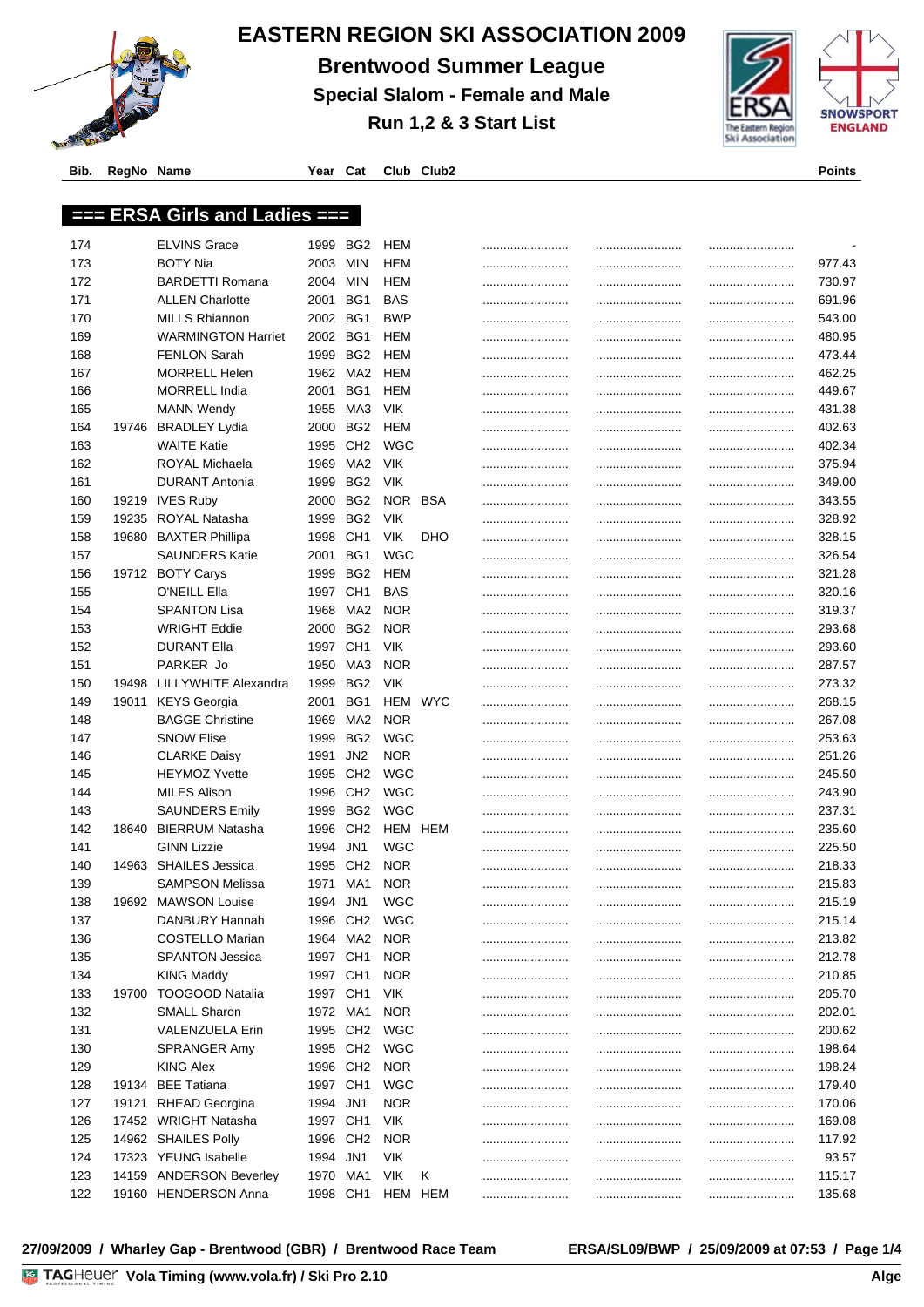## **EASTERN REGION SKI ASSOCIATION 2009 Brentwood Summer League Special Slalom - Female and Male Run 1,2 & 3 Start List**

| Bib. | RegNo Name |                         | rear | Cat             |            | Club Club <sub>2</sub> |      | Points     |
|------|------------|-------------------------|------|-----------------|------------|------------------------|------|------------|
|      |            |                         |      |                 |            |                        |      |            |
| 121  | 18931      | MILES Joanna            | 1993 | JN1             | <b>WGC</b> |                        | <br> | <br>107.72 |
| 120  |            | 19120 RHEAD Camilla     | 1992 | JN2             | <b>NOR</b> |                        | <br> | <br>148.64 |
| 119  | 19016      | <b>SKIPPER Sophie</b>   | 1995 | CH <sub>2</sub> | <b>NOR</b> |                        | <br> | <br>74.01  |
| 118  |            | <b>MASON Bethany</b>    | 1994 | JN1             | <b>BWP</b> |                        | <br> | <br>161.67 |
| 117  | 14964      | <b>SHAILES Ellen</b>    | 1993 | JN1             | <b>NOR</b> |                        | <br> | <br>80.98  |
| 116  | 19133      | <b>BEE Anastasia</b>    | 1994 | JN <sub>1</sub> | WGC        |                        | <br> | <br>98.17  |
| 115  |            | <b>FRENCH Emily</b>     | 1995 |                 | <b>BWP</b> |                        | <br> | <br>164.19 |
| 114  | 19093      | <b>ROLPH Sophie</b>     | 1995 | CH <sub>2</sub> | HEM        | DHO                    | <br> | <br>115.21 |
| 113  | 19195      | <b>GOLDSMITH Olivia</b> | 1993 | JN1             | <b>HEM</b> |                        | <br> | <br>163.06 |
| 112  | 19360      | <b>BAXTER Samantha</b>  | 1995 | CH <sub>2</sub> | VIK        | DHO                    | <br> | <br>139.92 |
| 111  |            | <b>KOLTHAMMER Katie</b> | 1992 |                 | VIK        | VIK                    | <br> | <br>143.12 |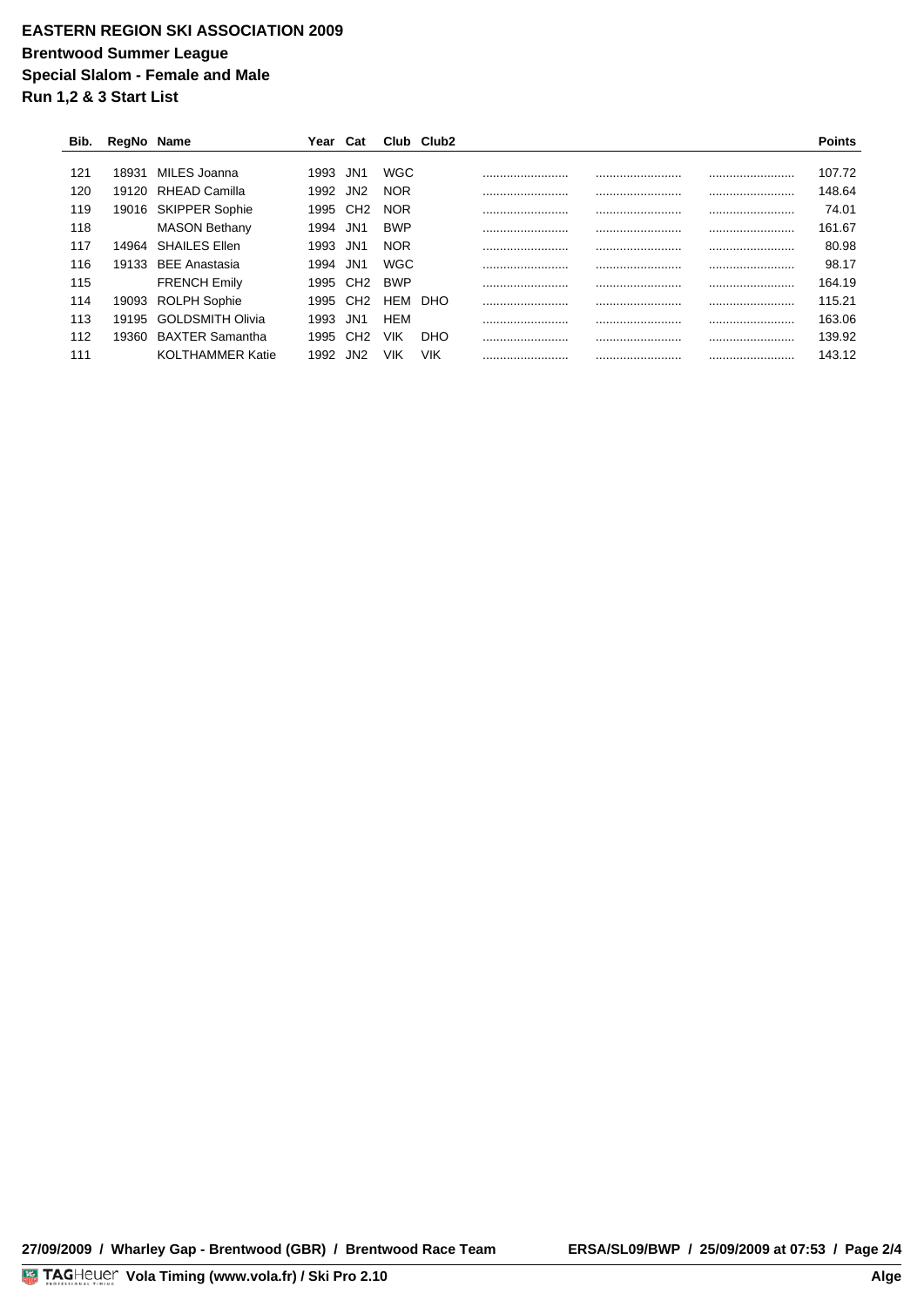| Bib. | RegNo Name |                                             | Year     | Cat             |            | Club Club2 |      | Points                       |
|------|------------|---------------------------------------------|----------|-----------------|------------|------------|------|------------------------------|
|      |            |                                             |          |                 |            |            |      |                              |
|      |            | $==$ ERSA Boys and Men $==$                 |          |                 |            |            |      |                              |
|      |            |                                             |          |                 |            |            |      |                              |
| 103  |            | SYDER Mark                                  | 1967     | MA2             | <b>NOR</b> |            |      |                              |
| 102  |            | <b>ELVINS Stuart</b>                        | 1966     | MA <sub>2</sub> | HEM        |            |      | <br>$\overline{\phantom{a}}$ |
| 101  | 13647      | <b>THOMPSON Matthew</b>                     | 1993     | JN <sub>1</sub> | HEM        | IMP        |      |                              |
| 100  |            | VIGO Alex                                   | 1998     | CH <sub>1</sub> | WGC        |            |      |                              |
| 99   |            | <b>PARKS Michael</b>                        |          |                 | <b>BWP</b> |            |      |                              |
| 98   |            | CARUANA Ronan                               | 2003     | MIN             | <b>VIK</b> |            |      | 895.28                       |
| 97   |            | <b>BOND-PRESTON Joe</b>                     | 2002     | BG1             | <b>NOR</b> |            |      | 652.50                       |
| 96   |            | <b>ALLEN George</b>                         | 2003     | <b>MIN</b>      | <b>BAS</b> |            |      | 550.70                       |
| 95   |            | <b>SYDER James</b>                          | 1998     | CH <sub>1</sub> | <b>NOR</b> |            | <br> | <br>534.98                   |
| 94   |            | <b>IZZARD Charles</b>                       | 2000     | BG <sub>2</sub> | HEM        |            |      | 529.60                       |
| 93   |            | <b>BOND-PRESTON Jack</b>                    | 1999     | BG <sub>2</sub> | <b>NOR</b> |            | <br> | 507.96                       |
| 92   |            | <b>BRADLEY Stephen</b>                      | 1956     | MA3             | HEM        |            |      | 474.43                       |
| 91   |            | <b>TRINDER Ross</b>                         | 2001     | BG1             | <b>VIK</b> |            |      | 467.42                       |
| 90   |            | <b>BINGHAM Nicholas</b>                     | 2002     | BG1             | <b>BWP</b> |            | <br> | <br>467.08                   |
| 89   |            | <b>KING Patrick</b>                         | 2001     | BG1             | <b>NOR</b> |            |      | <br>462.27                   |
| 88   |            | <b>MILLS Sean</b>                           | 1999     | BG <sub>2</sub> | <b>BWP</b> |            |      | <br>439.52                   |
| 87   | 19174      | <b>BIERRUM Ewan</b>                         | 2000     | BG <sub>2</sub> | HEM        |            |      | <br>429.60                   |
| 86   |            | <b>BARDETTI Marco</b>                       | 1973     | MA1             | HEM        |            |      | 411.70                       |
| 85   |            | <b>PAYNE George</b>                         | 1999     | BG <sub>2</sub> | BAS        |            |      | 405.67                       |
| 84   |            | CARUANA Kieran                              | 2000     | BG <sub>2</sub> | <b>VIK</b> |            |      | <br>404.60                   |
| 83   |            | <b>PAYNE Arthur</b>                         | 2001     | BG1             | <b>BAS</b> |            |      | 375.98                       |
| 82   |            | <b>NEWELL William</b>                       | 2001     | BG1             | <b>HEM</b> |            |      | <br>375.30                   |
| 81   |            | <b>BARDETTI Gianluca</b>                    | 1999     | BG <sub>2</sub> | HEM        |            |      | <br>365.63                   |
| 80   |            | RINALDI-JONES Alex                          | 1999     | BG <sub>2</sub> | BAS        |            |      | <br>362.35                   |
| 79   |            | <b>DURANT Jim</b>                           | 1967     | MA2             | <b>VIK</b> |            |      | <br>357.80                   |
| 78   |            | <b>LALLY Cameron</b>                        | 1996     | CH <sub>2</sub> | <b>VIK</b> |            |      | <br>352.24                   |
| 77   |            | DOWDEN Mason                                | 1997     | CH <sub>1</sub> | <b>VIK</b> |            |      | 347.42                       |
| 76   |            | <b>GODDARD Tom</b>                          | 1996     | CH <sub>2</sub> | <b>VIK</b> |            |      | 346.29                       |
| 75   |            | <b>NEWELL George</b>                        | 1999     | BG <sub>2</sub> | HEM        |            |      | 344.98                       |
| 74   |            | <b>DALEY Dominic</b>                        | 1999     | BG <sub>2</sub> | <b>WGC</b> |            |      | 343.60                       |
| 73   |            | <b>GRAINGER Christopher</b>                 | 1999     | BG <sub>2</sub> | <b>VIK</b> |            |      | <br>337.86                   |
| 72   |            |                                             | 2001     | BG1             | <b>VIK</b> |            |      | 334.16                       |
| 71   |            | <b>TROUNG Aaron</b><br><b>NEWELL Oliver</b> | 1998     | CH <sub>1</sub> | HEM        |            |      |                              |
|      |            |                                             |          |                 |            |            |      | 320.08                       |
| 70   |            | DARRELL David                               |          | 1960 MA2 NOR    |            |            | <br> | 310.31                       |
| 69   |            | <b>FENLON David</b>                         | 1996     | CH <sub>2</sub> | <b>HEM</b> |            |      | 309.65                       |
| 68   |            | COOPER Ron                                  | 1946     | MA3             | <b>BWP</b> |            |      | <br>307.15                   |
| 67   |            | 1134 COOPER Douglas                         | 1951     | MA3             | BWP CHT    |            | <br> | <br>306.74                   |
| 66   |            | <b>BINGHAM Jonathan</b>                     | 1999     | BG <sub>2</sub> | BWP        |            | <br> | <br>292.73                   |
| 65   |            | 19696 CUTHBERT Darryl                       | 1996 CH2 |                 | <b>VIK</b> |            | <br> | <br>286.23                   |
| 64   |            | <b>PARSEY Michael</b>                       | 1997 CH1 |                 | <b>WGC</b> |            | <br> | <br>283.37                   |
| 63   |            | 19131 JUDD Michael                          | 1998     | CH <sub>1</sub> | <b>WGC</b> |            |      | 276.16                       |
| 62   |            | <b>WILSON Geoffrey</b>                      | 1996     | CH <sub>2</sub> | <b>VIK</b> |            | <br> | 275.24                       |
| 61   |            | <b>CLAYTON Adam</b>                         | 1996     | CH <sub>2</sub> | <b>NOR</b> |            |      | <br>269.88                   |
| 60   |            | <b>PARSEY James</b>                         | 1999     | BG2             | <b>WGC</b> |            |      | <br>264.58                   |
| 59   |            | <b>CHILDS Lewis</b>                         | 1999     | BG <sub>2</sub> | <b>WGC</b> |            |      | <br>254.29                   |
| 58   |            | <b>AIKENS Matthew</b>                       | 1996     | CH <sub>2</sub> | <b>HEM</b> |            |      | <br>252.49                   |
| 57   |            | RICHARDSON Thomas                           | 1997     | CH <sub>1</sub> | <b>NOR</b> |            | <br> | <br>242.89                   |
| 56   |            | <b>WALL Jake</b>                            | 1993     | JN1             | <b>VIK</b> |            | <br> | <br>234.80                   |
| 55   | 19335      | <b>MROZ Jaroslaw</b>                        | 1964     | MA <sub>2</sub> | BWP DHO    |            | <br> | <br>233.95                   |
| 54   |            | LUCK Ben                                    | 1998     | CH <sub>1</sub> | <b>NOR</b> |            | <br> | <br>213.11                   |
| 53   |            | <b>BOND-PRESTON Harry</b>                   | 1997     | CH <sub>1</sub> | <b>NOR</b> |            | <br> | <br>211.67                   |
| 52   |            | <b>WIGMORE Mathew</b>                       | 1996     | CH <sub>2</sub> | <b>NOR</b> |            | <br> | <br>203.33                   |
| 51   |            | <b>LINCOLN Andrew</b>                       | 1993     | JN <sub>1</sub> | <b>NOR</b> |            | <br> | <br>202.46                   |
| 50   |            | <b>ALVEY Steve</b>                          | 1961     | MA2             | <b>VIK</b> |            |      | 183.68                       |
| 49   | 18809      | <b>FENELEY William</b>                      | 1999     | BG <sub>2</sub> | NOR BSA    |            | <br> | <br>183.41                   |

**27/09/2009 / Wharley Gap - Brentwood (GBR) / Brentwood Race Team ERSA/SL09/BWP / 25/09/2009 at 07:53 / Page 3/4**

<u>————————————</u>